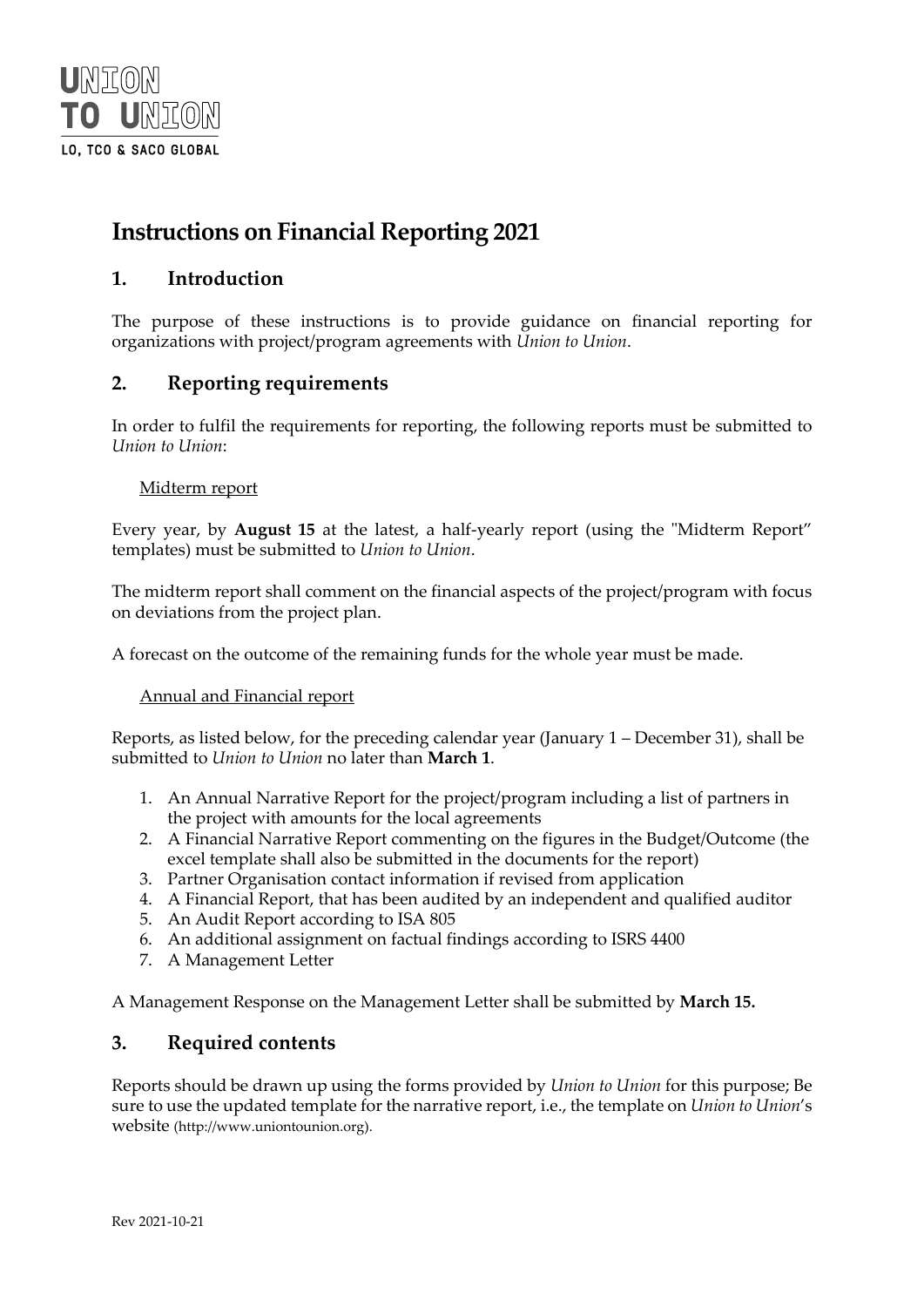The narrative financial report shall include comments relating to the figures in the Budget/Outcome excel-file per Cost type. If costs are reported on another level or item than the budget explain why. Always comment on the outcome **in relation to the original budget.**

A list of partners in the project chain is included in the narrative report stating if there are **agreements for transfer of funds** with local or regional partner in the project chain, with the amounts in those agreements. Comment on any exception from audits or transfers of funds, refer to the approval agreed upon.

#### Budget vs Outcome

- a) Use the same excel template with budget items as in the approved budget in the agreement. The financial report must compare outcomes with the approved budget. It must include comments in the year-end report on major budget deviations (those in excess of 10 percent per budget line, provided the deviation exceeds an amount corresponding to SEK 10,000).
- b) To ensure a clear tracking of budget deviations, any new budget items shall be added in a row under the already approved budget items. The budget amount for the new item shall be noted as 0 (zero), only the outcome amount shall be filled in.

|                 | A B | C                                  | D                                                                                                                                | E                   | F                                                                                             | G                   | H                     |                     |   |
|-----------------|-----|------------------------------------|----------------------------------------------------------------------------------------------------------------------------------|---------------------|-----------------------------------------------------------------------------------------------|---------------------|-----------------------|---------------------|---|
| 7               |     | Currency:                          | <b>SEK</b>                                                                                                                       |                     | <b>EUR</b>                                                                                    |                     | <b>EUR</b>            |                     |   |
| 8               |     | <b>Exchange rate:</b>              | 1,0000                                                                                                                           |                     | 10,3800                                                                                       |                     | 10,3800               |                     |   |
| 9               |     | <b>COST TYPE</b>                   | <b>Budgeted costs</b>                                                                                                            | <b>Actual costs</b> | <b>Budgeted costs</b>                                                                         | <b>Actual costs</b> | <b>Budgeted costs</b> | <b>Actual costs</b> | B |
| 10              |     | 1 Administrative costs             |                                                                                                                                  |                     |                                                                                               |                     | 1 0 0 0               | 998                 |   |
| 11              |     | 2 Audit                            |                                                                                                                                  |                     | 1000                                                                                          |                     | 500                   | 500                 |   |
| 12              |     | 3 PME                              |                                                                                                                                  |                     | 1 0 0 0                                                                                       |                     | 3800                  | 3500                |   |
| 13              |     | 4 Staff/Personel costs             |                                                                                                                                  |                     |                                                                                               |                     | 9500                  | 9545                |   |
| 14              |     | 5 Gender workshop                  |                                                                                                                                  |                     |                                                                                               |                     | 2 0 0 0               |                     |   |
| 15              |     | 6 Campaign onA                     |                                                                                                                                  |                     |                                                                                               |                     | 216                   |                     |   |
| 16              |     | 7 Workshop on Corruption           |                                                                                                                                  |                     |                                                                                               |                     | 1 1 0 0               | 100                 |   |
| 17              | 8   |                                    |                                                                                                                                  |                     |                                                                                               |                     |                       |                     |   |
| 18              |     | 9 Youth workshop                   |                                                                                                                                  |                     |                                                                                               |                     |                       | 1598                |   |
| 19              |     | 10 Campaign onBB                   |                                                                                                                                  |                     |                                                                                               |                     |                       | 100                 |   |
| 20              | 11  |                                    |                                                                                                                                  |                     | Financial reporting                                                                           |                     |                       |                     |   |
| $\overline{21}$ | 12  |                                    |                                                                                                                                  |                     |                                                                                               |                     |                       |                     |   |
| 22              | 13  |                                    |                                                                                                                                  |                     | (See also "Instructions for Financial Reporting" on our webpage: http://www.uniontounion.org) |                     |                       |                     |   |
| 23              | 14  |                                    |                                                                                                                                  |                     |                                                                                               |                     |                       |                     |   |
| 24              | 15  |                                    | 1. Budget and outcome analysis                                                                                                   |                     |                                                                                               |                     |                       |                     |   |
| 25              | 16  | a)                                 |                                                                                                                                  |                     | List any changes in the budget and refer to the correspondence with <i>Union to Union</i> .   |                     |                       |                     |   |
| 26              | 17  |                                    |                                                                                                                                  |                     | The Gender workshop (budget item 5) was cancelled due to And an approval was                  |                     |                       |                     |   |
| 27              | 18  |                                    | from the gender workshop was reallocated,                                                                                        |                     | reveived on 2020-xx-xx to do an Youth workshop instead (budget item 9). The full budget       |                     |                       |                     |   |
| 28              | 19  |                                    |                                                                                                                                  |                     |                                                                                               |                     |                       |                     |   |
| 29              | 20  |                                    | The campaign on A (budget item 6) was changed to be about B (budget item 10). This                                               |                     |                                                                                               |                     |                       |                     |   |
| 30              |     | <b>TOTAL (IN CURREN</b>            | was communicated with <i>Union to Union</i> on 2020-xx-xx and approved. EUR 100 from the<br>A campaign was reallocated from this |                     |                                                                                               |                     |                       |                     |   |
| 31              |     | <b>Budget execution in currend</b> |                                                                                                                                  |                     |                                                                                               |                     |                       | 0.00%               |   |
| 32              |     | <b>TOTAL (IN SEK)</b>              |                                                                                                                                  |                     | b) Comment on the outcome in relation to the actual budget (in relation to Covid-19,          |                     | 52 240                |                     |   |

A comment must be made in the financial narrative report stating -when the approval for this was received

-which previous budget item the budget was reallocated from

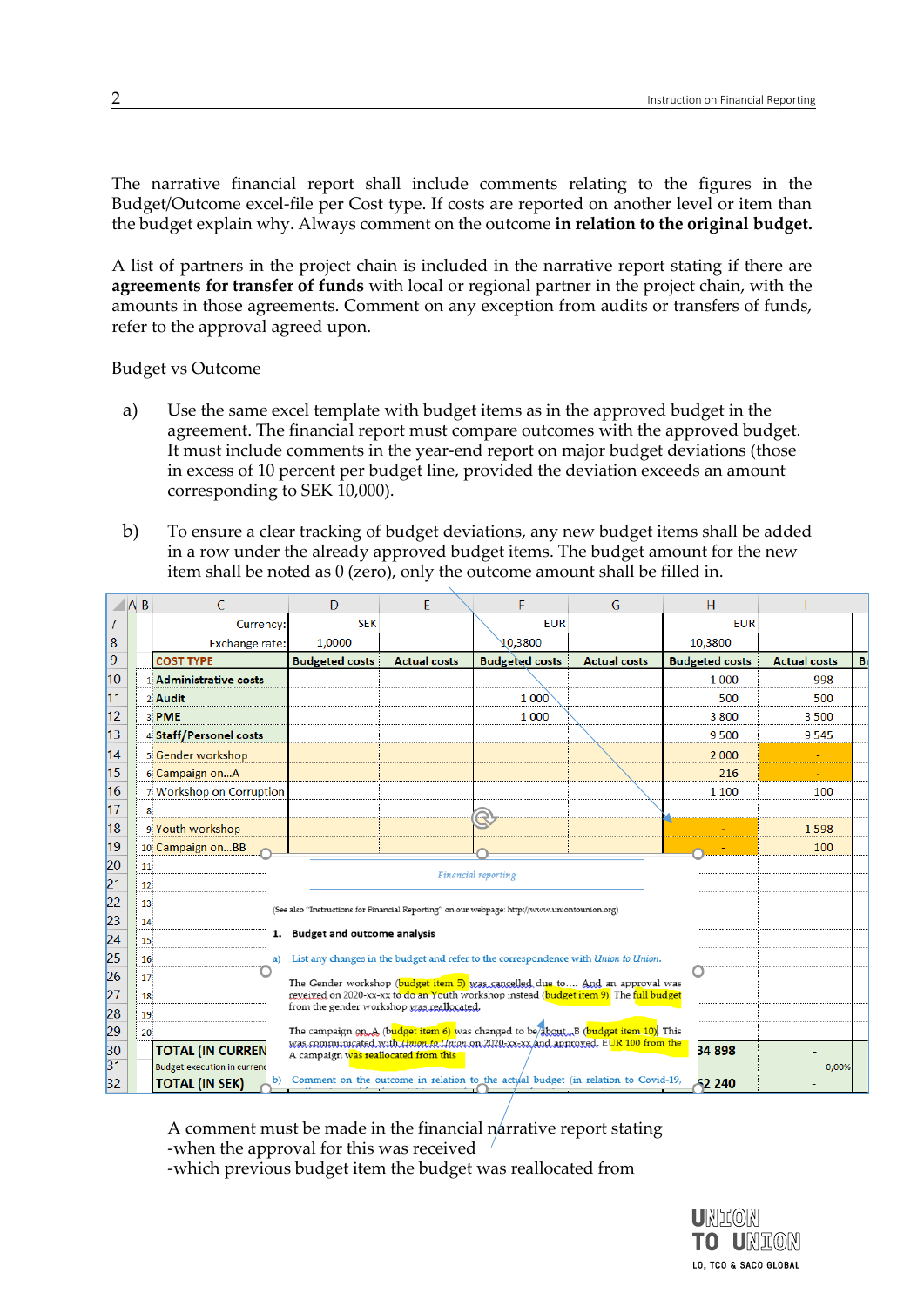-the approved budget amount for the new budget item.

The same principle applies whether it is within a level or between levels.

- c) Financial accounts must be presented using **the same currency** as in the approved budget.
- d) The exchange rate for the outcome must be filled out in the template.

| UNITON<br>UNITON<br>то |                       | 60600 test project |         |                     | 1436.750 | -מפתח ממות<br>/SEK): | 2023           |
|------------------------|-----------------------|--------------------|---------|---------------------|----------|----------------------|----------------|
| LO, TCO & SACO GLOBAL  |                       | <b>GUF</b>         |         | <b>GUF Regional</b> |          | Local rlartner       |                |
|                        | Currency:             | <b>EUR</b>         |         | <b>USD</b>          |          | UBD                  |                |
|                        | <b>Exchange rate:</b> | 8,5000             | 9.0000  | 9,0000              | 10,0000  | 9,0000               | 10,0000        |
| <b>BUDGET ITEM</b>     | <b>Time line</b>      | <b>Budget</b>      | Outcome | <b>Budget</b>       | Outcome  | <b>Budget</b>        | <b>Outcome</b> |

The exchange rates used in the report for each level can be calculated as

- On each level an average yearly transfer exchange rate is calculated from transfers amounts received/made during the year.
- If that is not possible, the average exchange rate against SEK for 2021 can be used to calculate the rate. Verify the history of the local currency concerned for the above period https://www1.oanda.com/currency/converter/

The predefined budget lines/cost types (keywords)

1. Administrative costs

The administrative costs can include for example part of the office rent, stationery and costs for necessary IT equipment. It can also be costs for finance staff who work with the accounting and financial reports.

2. Audit

Audit costs can be estimated and included in the financial report of the program or project even if they are not prepaid. If the final costs deviate from the estimation, the difference may be charged to the project the following year, if the project is multiyear. If the project ends and the estimated cost exceeds the final cost, the surplus, including interest, has to be repaid at the time were any outgoing balances or interest revenues are repaid.

3. PME

Planning, Monitoring and Evaluation involves costs that do not benefit the target group directly but are necessary for the implementation and reporting of the project/program, for example costs for planning the project, travel costs for field visits, internal or external evaluations etc.

4. Staff/ personnel costs

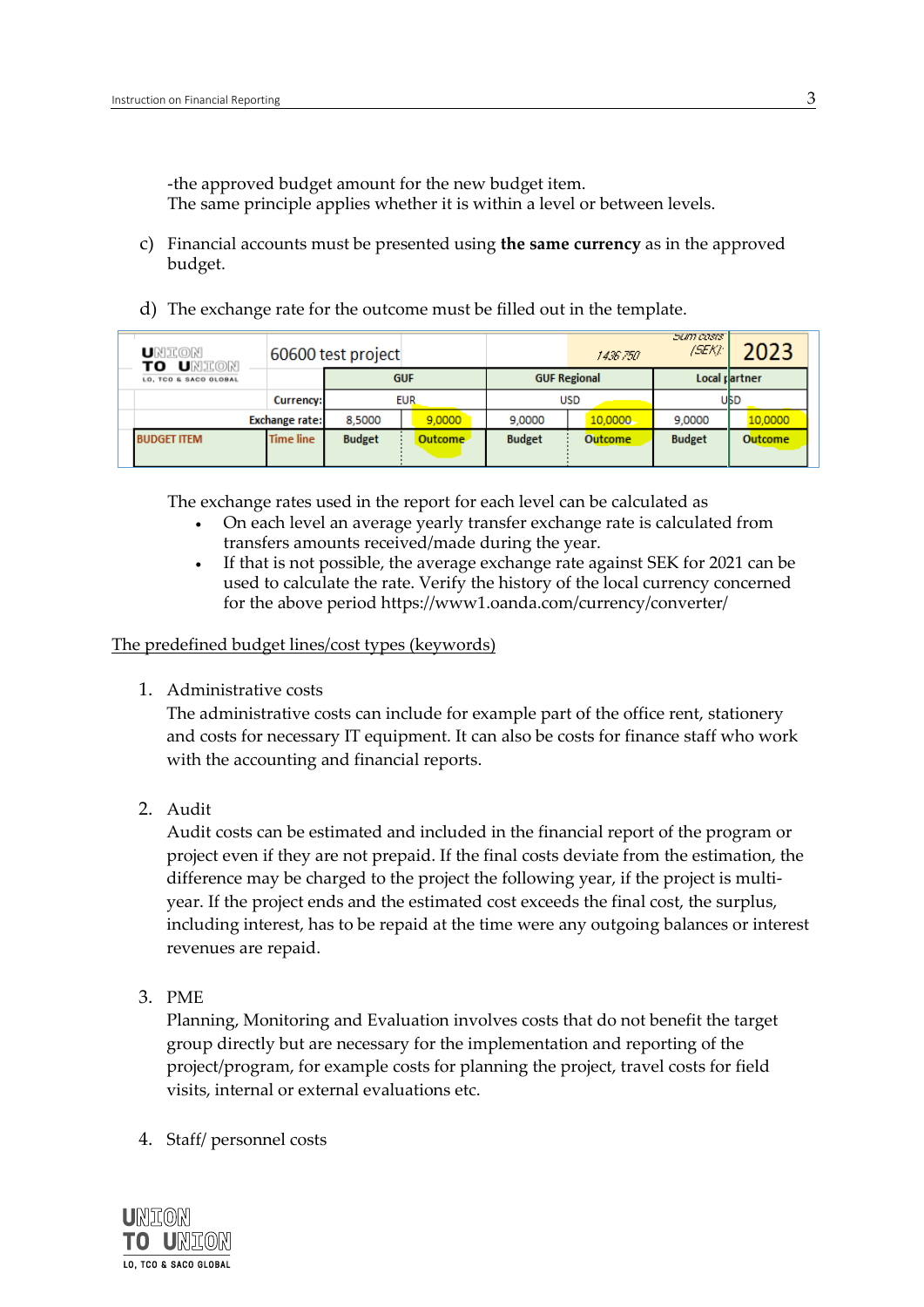Project coordinator, organisers and other staff employed in the project are examples of project staff costs.

Staff costs shall be accounted for and allow reviewing and auditing. The costs should be charged on a regular basis and authorized by the appropriate person. Estimates are not sufficient. National accounting and tax rules must be complied with. Voluntary work does not qualify as a project/program cost.

All project/program costs must be possible to trace in the accounting and there has to be supporting documents.

Multilateral projects – costs on level 2

If the Swedish unions have costs related to the projects, an invoice has to be sent to the GUF with supporting documents and they shall be reimbursed by the GUF. These costs shall be noted in a separate budget line on the level where the outcome is audited. This will clearly show the amount that is related to the Swedish affiliate.

## **4. Bilateral projects - own contribution 2021**

From 2020 and onwards the reporting of own contribution will follow the new regulations. The own contribution is part of the total project funding and will be reported as income.

In the bilateral projects, the Swedish union have to report the own contribution as an income in the project accounts, just as the funds received from *Union to Union*.

#### **5. Interest revenues**

The Co-operation Partner may keep surpluses resulting from interest. The interest shall be used to finance activities in line with the approved objective. Interest revenues related to projects or programmes shall be included in the financial reports.

# **6. Signing of report**

The financial report must be signed by the auditor at the relevant sheets in the template. Those sheets applicable have lines for the auditor visible when printed.

### **7. Special conditions**

The conditions stipulated in the agreement shall be commented in the narrative report.

# **8. Exchange rates gains or losses (Q2)**

Any surpluses resulting from changes in currency exchange rates and/or interest received on the bank account where the project(s) funds are deposited should be accounted for in connection with the annual reporting.

The Co-operation Partner shall beforehand request an approval from *Union to Union* in writing to use exchange rate gains to finance additional activities in line with the approved

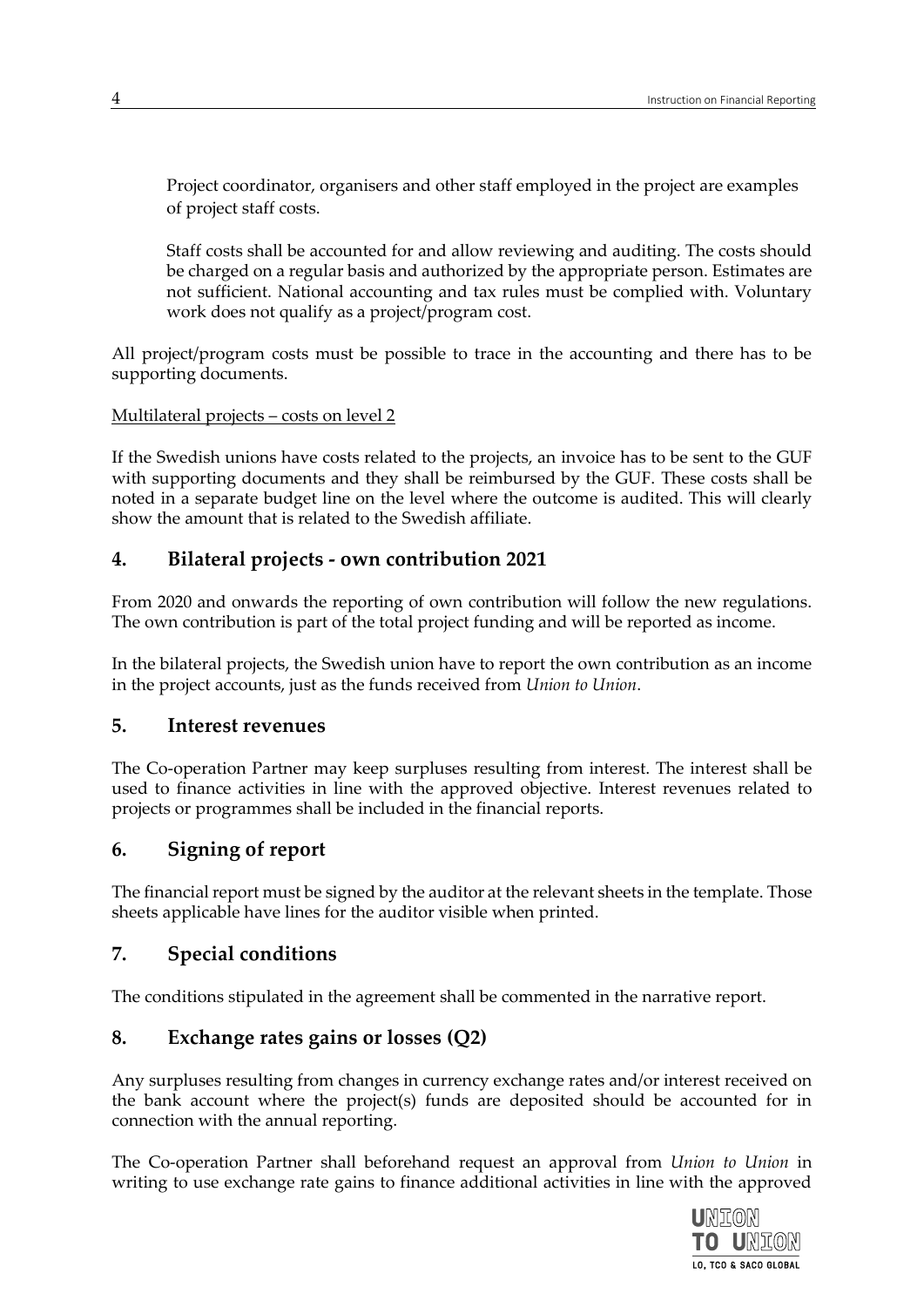project objective. If not used, such surpluses should be reimbursed to *Union to Union* by the end of the project period. Exchange rate losses are not covered by *Union to Union*.

Compare the end of year rate with the average exchange rate of transferred funds (on each level) and write the amount/s in the narrative annual financial report.

Comment on any impact from the currency exchange rate deviations on the outcome of the project costs.

The end of year rate according to [www.oanda.com](http://www.oanda.com/) per 31st December shall be used as comparison.

#### **9. Transfers (Q3)**

For each level note the amount of money that was requested and received, if needed please add a new row, if funds are transfers from a lower level to a higher (level 5 to 4) this must be noted separately in the annual financial report.

#### **10. Outgoing Balances (Q4)**

For each level comment on the exchange rate gain or loss in the outgoing balance by using the average transfer rate and the end of year rate.

### **11. Exceptions granted for audit at level 4 or 5 (Q7)**

If an exception for audit at level 4 or 5 has been granted the outcome should be entered into the Budget/Outcome sheet in the following manner:

- a) For **projects**, please note the amount on a separate budget line on the level where the outcome is audited. This will clearly show the amount that is subject to the exception. Refer to that budget line in the comment.
- b) For **programmes**, please add a sheet in your excel file (or an appendix) where you specify the amounts for each approved exception and partner. Refer to that sheet in the comment.

A comment on the outcome of the handling of the exceptions must be made in the narrative report. Did it go as planned (audited at regional office after all receipts sent there)? The conditions in the approval must be followed up and commented on.

### **12. Exceptions granted for transfers of funds (Q7)**

If an exception for transfer within the bank system has been granted the procedure for how it was done, and a brief risk assessment must be commented on in the narrative report